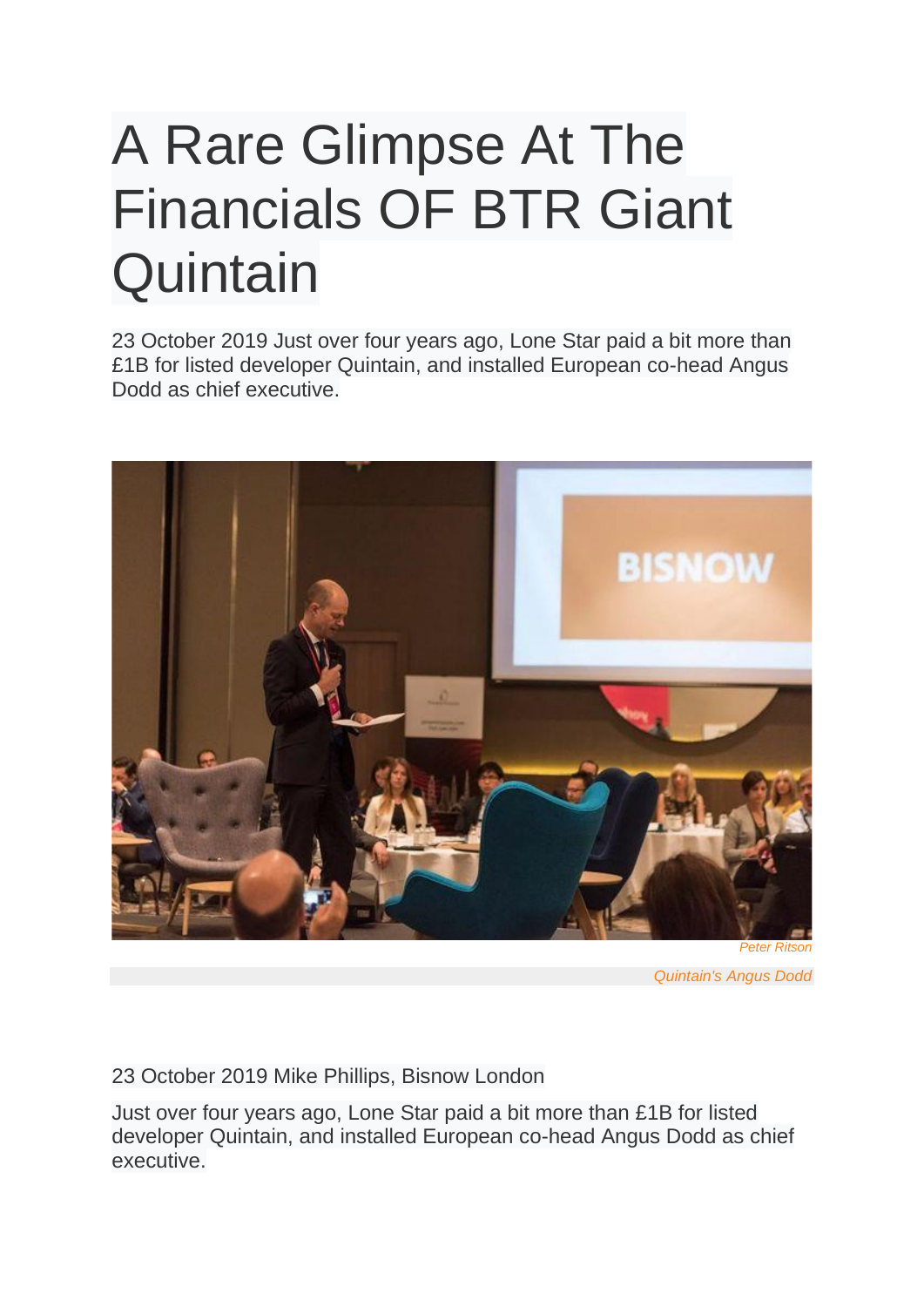At that point, the company had potential: a big development site at Wembley where it wanted to build flats for sale, and a fund management business with some interesting mandates. But the share price languished because it didn't have the capital to build out its development pipeline, and its debt was becoming an increasingly heavy burden.

Earlier this week, Quintain announced that Dodd was leaving for as-yetundetermined pastures new, to be replaced by Chief Operating Officer James Saunders. Under Dodd's leadership, Quintain has been transformed.

Today, the value of the company has grown to at least £1.7B and rising, according to financial accounts seen by Bisnow, accounts which give a fascinating and previously unseen insight into the company.

Dodd sourced and led the deal for private equity giant Lone Star to buy Quintain, and also undertook one of the most successful pivots in recent real estate history.

He sold non-core businesses and assets like fund manager Grafton, so the company could focus on one project: Wembley Park. And rather than build flats for sale, Lone Star and Dodd decided to focus on the fast-emerging rented residential sector and, with 7,500 units, turn Wembley Park into the UK's largest BTR scheme.

As of today, 2,691 of these build to rent and affordable housing units have been completed, with almost another 3,500 under construction. Recently completed buildings include the Alameda and Ferrum buildings.

According to the accounts of Bailey Acquisitions Limited, the Jerseyregistered special purpose vehicle used by Lone Star to buy Quintain, the value of the company's assets at the end of 2018 was £1.7B. It has about £800M of external debt, meaning that it had a net asset value of around £900M — about £150M higher than Quintain's net asset value when Lone Star bought the company.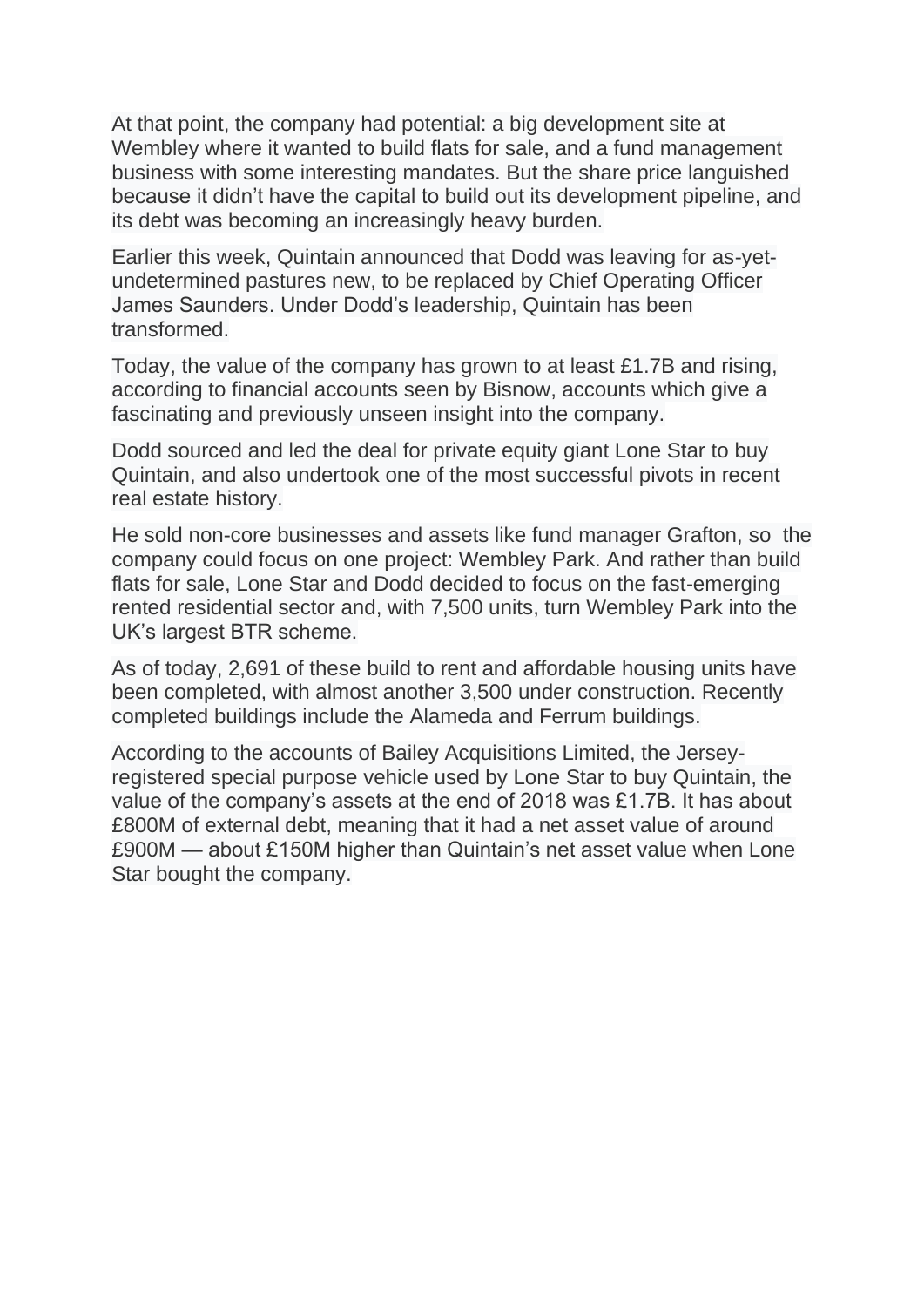

*Courtesy of Quintain Quintain's Ferrum building at Wembley Park.*

The principal reason for the uplift is simple: Quintain started building and its completed assets started leasing up. According to the accounts, the company spent about £450M on construction and development in 2018. It has invested £2B on capital expenditure at Wembley Park so far, according to its website.

At the end of 2018 it had completed three BTR blocks, two of which had been open long enough for it to have undertaken a full leasing process. Of these, the 141-unit Emerald Gardens was 93% leased at the end of 2018 and the 120-unit Alto was 87% leased.

Quintain's portfolio of completed BTR assets was valued at £303M with an estimated rental value of £14M, representing a net initial yield of 2.9%. Its London Designer Outlet retail scheme and other commercial assets on the site were valued at £240M at the end of 2018, an estimated rental value of £13M and a net initial yield of 3.5%.

Its development portfolio was valued at £1.15B, based on what it expected to be able to rent future completed units for and also what it estimated they would cost to build and the profit it expected to take, which it estimated at 8.8%.

Last year Lone Star explored the sale of Quintain for as much as £2.3B, a price which would indicate it hoped potential buyers would consider its